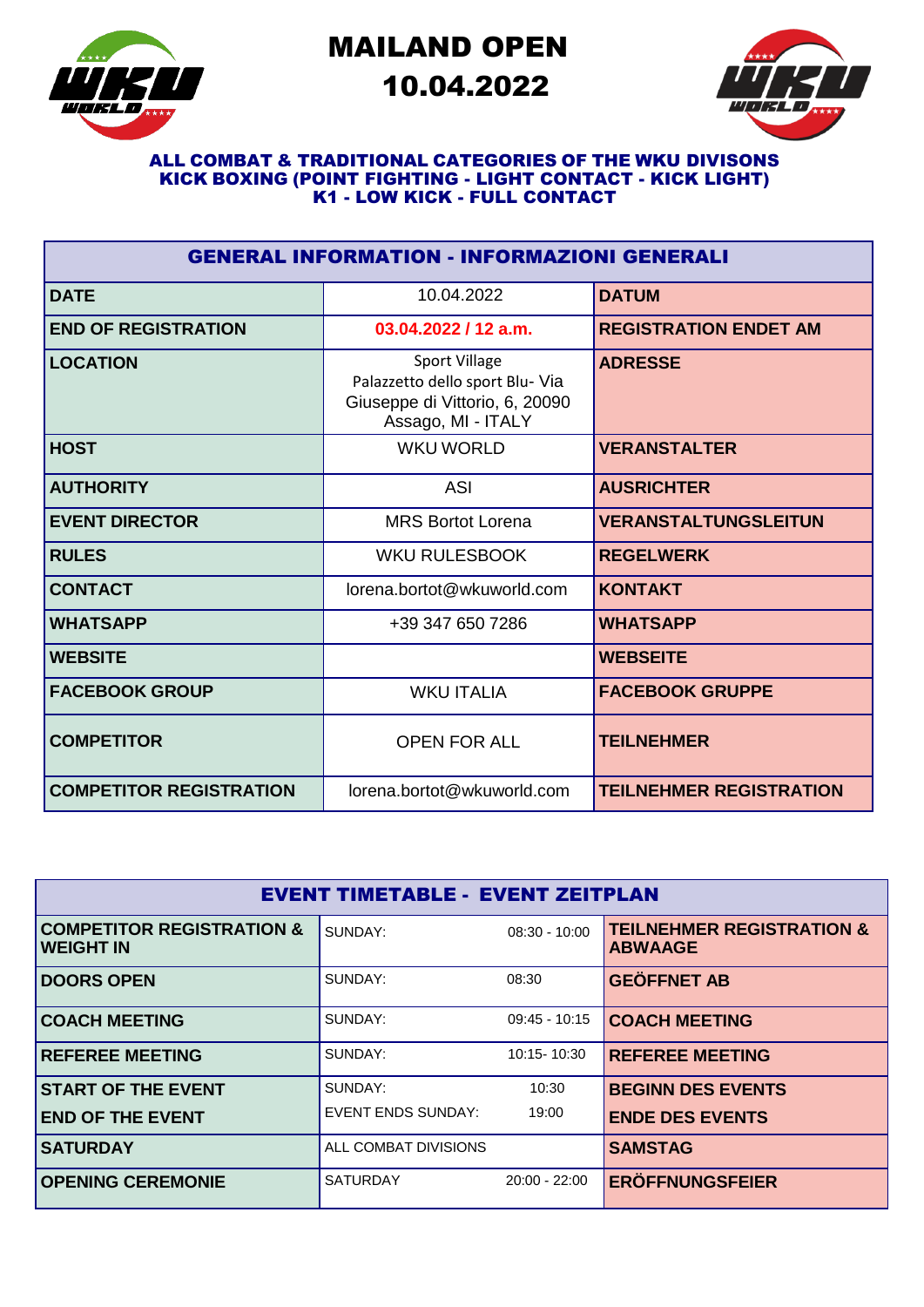

## MAILAND OPEN 10.04.2022



#### STARTING FEE - STARTGEBÜHR

| <b>FIRST START</b>                                                 | € 20,--            | <b>ERSTER START</b>                                              |
|--------------------------------------------------------------------|--------------------|------------------------------------------------------------------|
| <b>EACH FURTHER START</b>                                          | € 10. $-$          | <b>JEDER WEITERE START</b>                                       |
| <b>TEAM FIGHTS (each Team)</b>                                     | € 40,--            | <b>TEAM FIGHTS (pro Team)</b>                                    |
| <b>GRAND CHAMPION</b>                                              | € 50,--            | <b>GRAND CHAMPION</b>                                            |
| <b>ADDITIONAL CHARGE</b><br>(No<br><b>WMAC or Partners Member)</b> | € 5.--             | <b>AUFPREIS für Nicht WMAC oder</b><br><b>Partner Mitglieder</b> |
| Trophies 1./2./3./3.                                               | Event-Medals, Cups | Preise 1./2./3./3.                                               |

#### **DOCUMENTS FOR WEIGHT IN & REGISTRATION**

- **SPORTPASS or ID - Card**
- **MEDICAL ATTEST & Covid Certification not older then 48 hours, Vaccine Certificate (or Covid test at the hall)**
- **U18 YEARS consent explanation of the parents**
- **RINGSPORT 15 - 18 Years - consent explanation of the parents**

**DOKUMENTE FÜR DIE ABWAAGE & REGISTRATION**

- **SPORTPASS oder Identitätsnachweis**
- **MEDIZINISCHES ATTEST & Covid Test - nicht älter als 48 Stunden, Impfnachweis (oder Covid Test vor Ort)**
- **U18 JAHRE - Einverständnis Erklärung der Eltern**
- **RINGSPORT 15 - 18 JAHRE - Einverständnis Erklärung der Eltern**

| <b>PAYMENT INFORMATION - BEZAHLUNG INFORMATION</b> |                                    |                                   |  |
|----------------------------------------------------|------------------------------------|-----------------------------------|--|
| <b>ACCOUNT</b>                                     | <b>WKU Italy</b>                   | <b>KONTO</b>                      |  |
| <b>INSTITUT</b>                                    |                                    | <b>INSTITUT</b>                   |  |
| <b>IBAN</b>                                        |                                    | <b>IBAN</b>                       |  |
| <b>SWIFT / BIC</b>                                 |                                    | <b>SWIFT/BIC</b>                  |  |
| <b>ATTENTION last Banktransfer</b>                 | 1 week before the Event starts     | <b>ACHTUNG letzte Überweisung</b> |  |
| <b>PAYMENT DIRECTLY</b>                            | Directly at the Event registration | <b>BEZAHLUNG BAR</b>              |  |

| <b>INFORMATIONS HOTEL &amp; AIRPORT</b> |                            |                                 |  |  |
|-----------------------------------------|----------------------------|---------------------------------|--|--|
| <b>LOCAL LINKS</b>                      | TOURISM CENTRE OF CITY     | <b>LOKALE LINKS</b>             |  |  |
| <b>ALL HOTELS</b>                       | <b>BOOKING BY YOURSELF</b> | <b>ALLE HOTELS</b>              |  |  |
| <b>WKU TEAMHOTEL ROOMS</b>              |                            | <b>WMAC TEAMHOTEL Markushof</b> |  |  |
| <b>with Breakfast</b>                   |                            | <b>ZIMMER mit Frühstück</b>     |  |  |
| <b>Each Night / Person</b>              |                            | <b>Pro Nacht / Person</b>       |  |  |
|                                         |                            |                                 |  |  |
| <b>NEAREST AIRPORT</b>                  | Milano (MI) - Italy        | <b>NÄCHSTER FLUGHAFEN</b>       |  |  |
| <b>TRANSPORTATION</b>                   |                            | <b>TRANSFER</b>                 |  |  |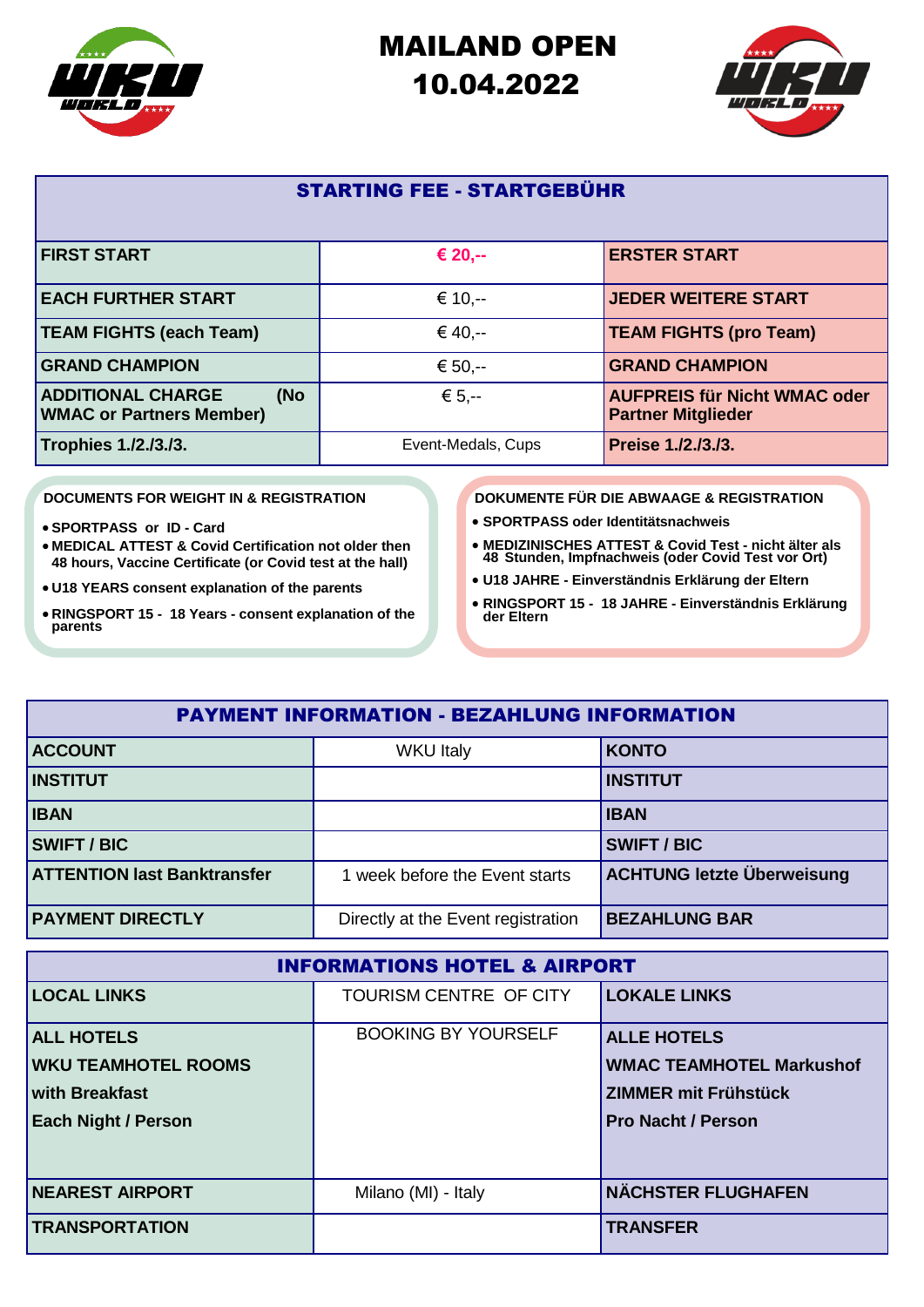

# MAILAND OPEN 10.04.2022



### ALL FIGHT DIVISIONS: AGE & WEIGHT CLASSES

### Kickboxing Pointfight (PF) Lightcontact (LC) Kicklight (KL) Kickboxing K1 (K1) Fullcontact (FC) Low Kick (LK)

Sample for Registration Fight Divisions : FC / U18 / -70

| Kids U13<br><b>NO RING SPORT!</b> |          | <b>Juniors U15</b><br><b>NO RING SPORT!</b> |          |          | B<br><b>Cadets U18</b> |
|-----------------------------------|----------|---------------------------------------------|----------|----------|------------------------|
| female                            | male     | female                                      | male     | female   | male                   |
| $-25$ kg                          | $-25$ kg | $-35$ kg                                    | $-35$ kg | $-40$ kg | $-40$ kg               |
| $-30$ kg                          | $-30$ kg | $-40$ kg                                    | $-40$ kg | $-45$ kg | $-45$ kg               |
| $-35$ kg                          | $-35$ kg | $-45$ kg                                    | $-45$ kg | $-50$ kg | $-50$ kg               |
| $-40$ kg                          | $-40$ kg | $-50$ kg                                    | -50 kg   | $-55$ kg | $-55$ kg               |
| $-45$ kg                          | $-45$ kg | $-55$ kg                                    | $-55$ kg | $-60$ kg | $-60$ kg               |
| $-50$ kg                          | $-50$ kg | $-60$ kg                                    | $-60$ kg | $-65$ kg | $-65$ kg               |
| $+50$ kg                          | + 50 kg  | $+60$ kg                                    | $-65$ kg | $+65$ kg | $-70$ kg               |
|                                   |          |                                             | $+65$ kg |          | +70 kg                 |
|                                   |          |                                             |          |          |                        |

| <b>FIGHT DIVISIONS: AGE &amp; WEIGHT CLASSES</b> |             |              |          |          |             |       |
|--------------------------------------------------|-------------|--------------|----------|----------|-------------|-------|
|                                                  | Adult $+18$ | Veterans +35 |          |          | Masters +45 | $-45$ |
| female                                           | male        | female       | male     | female   | male        |       |
| $-50$ kg                                         | $-60$ kg    | $-60$ kg     | $-75$ kg | $-60$ kg | $-75$ kg    |       |
| $-55$ kg                                         | $-65$ kg    | $-70$ kg     | $-80$ kg | $-70$ kg | $-80$ kg    |       |
| $-60$ kg                                         | $-70$ kg    | $+70$ kg     | $-85$ kg | $+70$ kg | - 85 kg     |       |
| $-65$ kg                                         | $-75$ kg    |              | $+85$ kg |          | $+85$ kg    |       |
| $-70$ kg                                         | $-80$ kg    |              |          |          |             |       |
| $+70$ kg                                         | $-85$ kg    |              |          |          |             |       |
|                                                  | $-90$ kg    |              |          |          |             |       |
|                                                  | $+90$ kg    |              |          |          |             |       |

**ATTENTION: AGE CLASSES OF K1/LK/FC ARE FROM 15 to 55 years !**